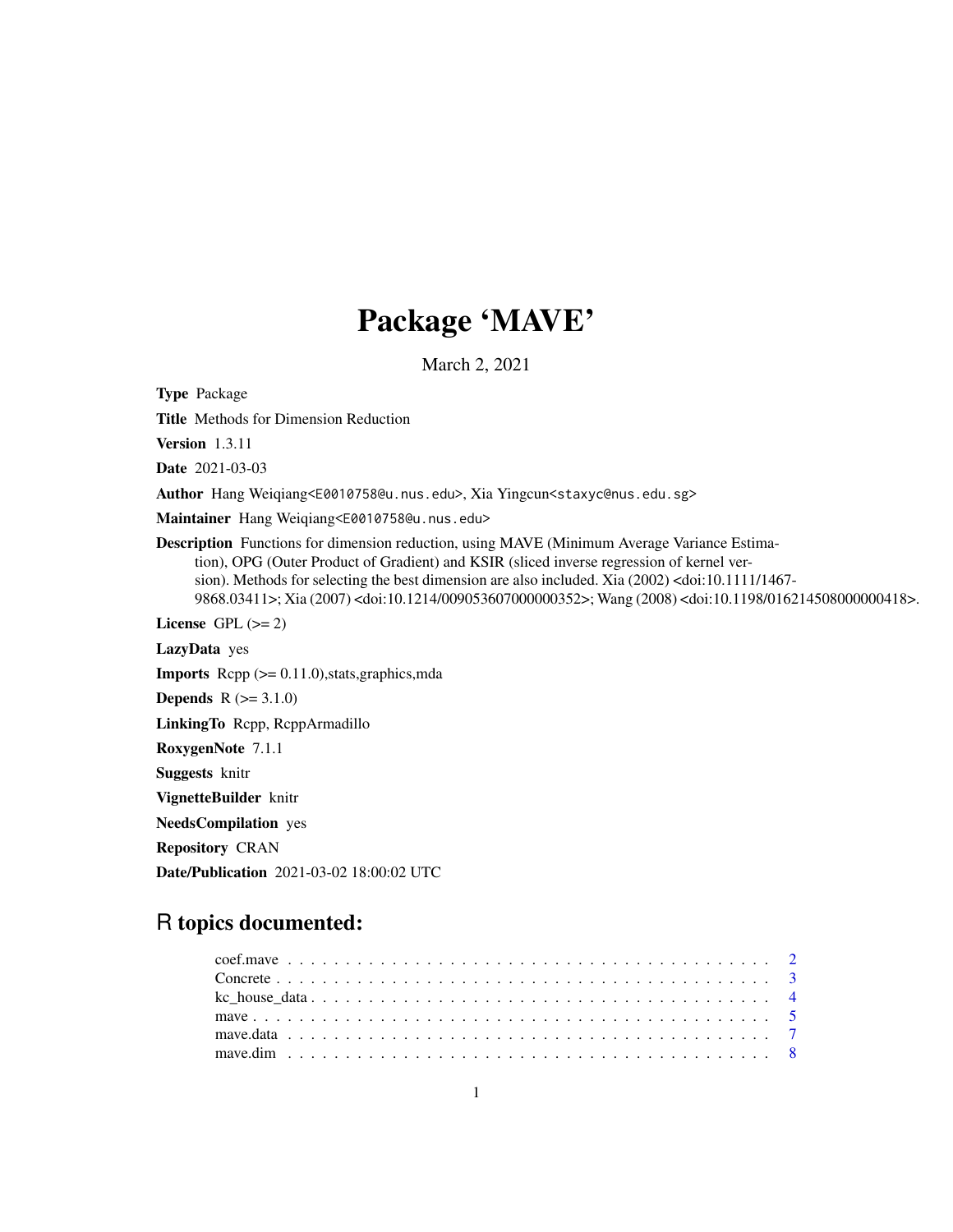#### <span id="page-1-0"></span>2 coef.mave community and the coef.mave coef.mave coef.mave coef.mave coef.mave coef.mave coef.mave

| Index |  |  |  |  |  |  |  |  |  |  |  |  |  |  |  |  |  |  |  | $\overline{13}$ |
|-------|--|--|--|--|--|--|--|--|--|--|--|--|--|--|--|--|--|--|--|-----------------|
|       |  |  |  |  |  |  |  |  |  |  |  |  |  |  |  |  |  |  |  |                 |
|       |  |  |  |  |  |  |  |  |  |  |  |  |  |  |  |  |  |  |  |                 |

<span id="page-1-1"></span>coef.mave *Directions of CS or CMS of given dimension*

# Description

This function returns the basis matrix of CS or CMS of given dimension

# Usage

```
## S3 method for class 'mave'
coef(object, dim, ...)
## S3 method for class 'mave.dim'
coef(object, dim = "dim.min", ...)
```
# Arguments

| object   | the output of maye or the output of maye.dim                                                                                                                                                                                                                                                                                  |
|----------|-------------------------------------------------------------------------------------------------------------------------------------------------------------------------------------------------------------------------------------------------------------------------------------------------------------------------------|
| dim      | the dimension of CS or CMS. The value of dim should be given when the class<br>of the argument dr is maye. When the class of the argument dr is maye.dim<br>and dim is not given, the function will return the basis matrix of CS or CMS of<br>dimension selected by mave. $\dim$ . Note that the dimension should be $> 0$ . |
| $\ddots$ | no use.                                                                                                                                                                                                                                                                                                                       |

# Value

dir the matrix of CS or CMS of given dimension

# See Also

[mave.data](#page-6-1) for obtaining the reduced data

```
x <- matrix(rnorm(400),100,4)
y <- x[,1]+x[,2]+as.matrix(rnorm(100))
dr \leftarrow mave(y~x)
dir3 \leq coef(dr, 3)
dr.dim <- mave.dim(dr)
dir3 <- coef(dr.dim,3)
dir.best <- coef(dr.dim)
```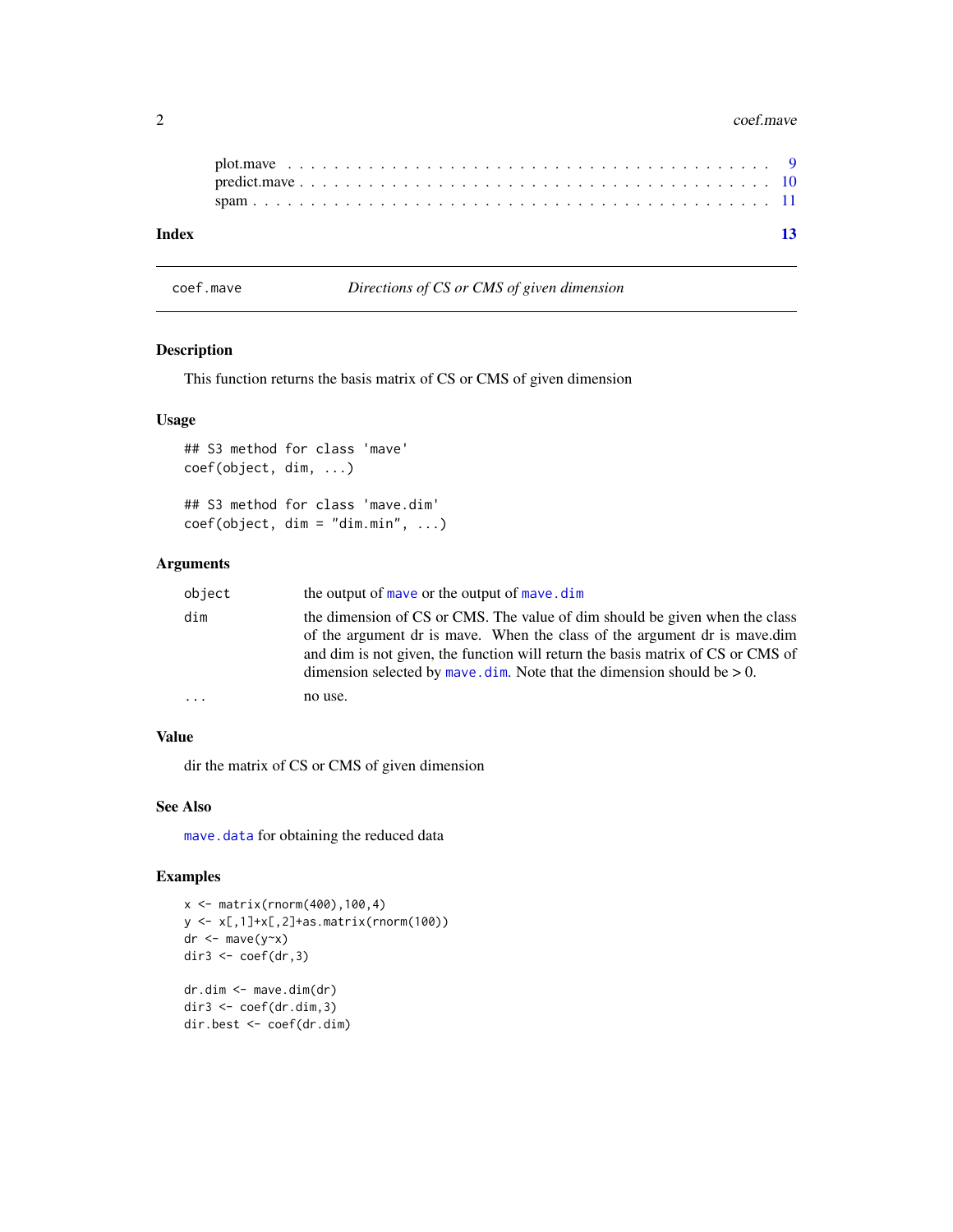<span id="page-2-0"></span>

#### Description

Concrete strength is very important in civil engineering and is a highly nonlinear function of age and ingredients. This dataset contains 1030 instances and there are 8 features relevant to concrete strength. The description of the varaibles are given below. The description is from [https://](https://archive.ics.uci.edu/ml/datasets/Concrete+Compressive+Strength) [archive.ics.uci.edu/ml/datasets/Concrete+Compressive+Strength](https://archive.ics.uci.edu/ml/datasets/Concrete+Compressive+Strength). Name – Data Type – Measurement – Description

### Format

A data frame with 1030 rows and 8 covariate variables and 1 response variable

#### Details

Cement (component  $1$ ) – quantitative – kg in a m3 mixture – Input Variable Blast Furnace Slag (component 2) – quantitative – kg in a m3 mixture – Input Variable Fly Ash (component 3) – quantitative – kg in a m3 mixture – Input Variable Water (component 4) – quantitative – kg in a m3 mixture – Input Variable Superplasticizer (component 5) – quantitative – kg in a m3 mixture – Input Variable Coarse Aggregate (component 6) – quantitative – kg in a m3 mixture – Input Variable Fine Aggregate (component 7) – quantitative – kg in a m3 mixture – Input Variable Age – quantitative – Day (1~365) – Input Variable Concrete compressive strength – quantitative – MPa – Output Variable

### Source

<https://archive.ics.uci.edu/ml/datasets/Concrete+Compressive+Strength>

#### References

-Cheng Yeh, "Modeling of strength of high performance concrete using artificial neural networks," Cement and Concrete Research, Vol. 28, No. 12, pp. 1797-1808 (1998).

```
data(Concrete)
train = sample(1:1030)[1:500]
x.train = as.matrix(Concrete[train,1:8])
y.train = as.matrix(Concrete[train,9])
x.test = as.matrix(Concrete[-train,1:8])
y.test = as.matrix(Concrete[-train,9])
dr = mave.compute(x.train,y.train, method='meanopg',max.dim=8)
```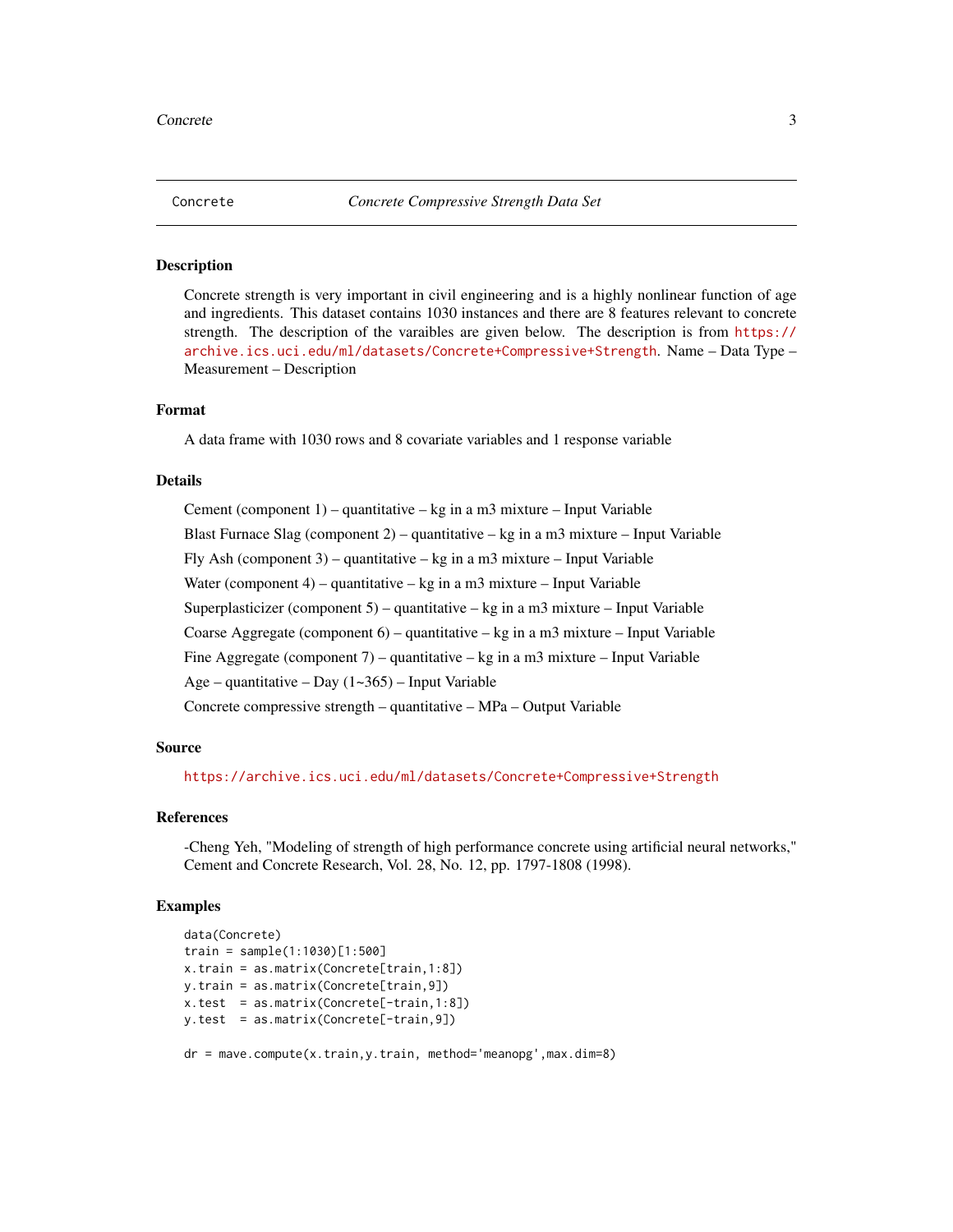```
dr.dim = mave.dim(dr)
y.pred = predict(dr.dim,x.test)
#estimation error
mean((y.pred-y.test)^2)
```
kc\_house\_data *House price in King County, USA*

### Description

A data set contains 21613 obervations with 19 features plus house price. The names of the columns are given below.

- id
- date: Date house was sold(String)
- price: Price of the sold house
- bedrooms: Numer of Bedrooms
- bathrooms: Numer of bathrooms
- sqft\_living: Square footage of the living room
- sqrt\_log: Square footage of the log
- floors: Total floors in the house
- waterfront: Whether the house has a view a waterfront(1: yes, 0: not)
- view: unknown
- condtion: Condition of the house
- grade: unknown
- sqft\_above: Square footage of house apart from basement
- sqft\_basement: Square footage of the basement
- yr\_built: Built year
- yr\_renovated: Year when the house was renovated
- zipcode: zipcode of the house
- lat: Latitude coordinate
- long Longitude coordinate
- sqft\_living15: Living room area in 2015(implies some renovations)
- sqrt\_lot15: Lot area in 2015(implies some renovations)

# Format

A data frame with 21613 rows and 19 variables

# Source

<https://www.kaggle.com/harlfoxem/housesalesprediction>

<span id="page-3-0"></span>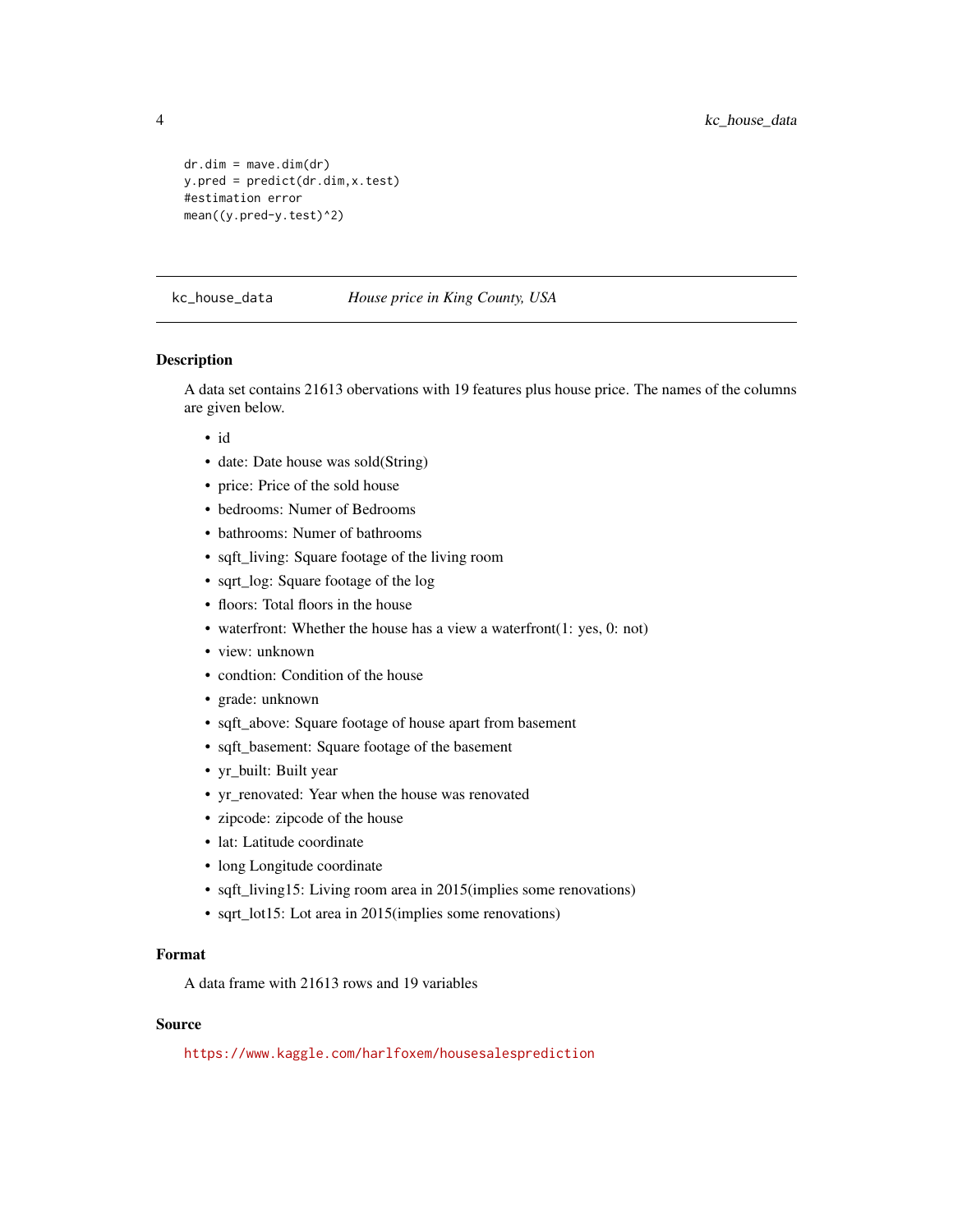#### <span id="page-4-0"></span>mave 5

# Examples

```
data(kc_house_data)
#convert date in string to date in numeric value
kc_house_data[,2]=sapply(kc_house_data[,2],as.double)
train = sample(1:21613)[1:1000]
x.train = as.matrix(kc_house_data[train,c(2,4:21)]) #exclude id, house price
y.train = as.matrix(kc_house_data[train,3]) # house price
x.test = as_matrix(kc\_house_data[-train, c(2, 4:21)])y.test = as.matrix(kc_house_data[-train,3])
```
<span id="page-4-1"></span>

#### mave *Dimension reduction*

# Description

This function provides several methods to estimate the central space or central mean space of y on x. It returns the matrix of central space or central mean space for different dimensions and contains other information used for dimension selection by [mave.dim](#page-7-1).

#### Usage

```
mave(
  formula,
  data,
 method = "CSOPG",
 max.dim = 10,
  screen = NULL,
  subset,
  na.action = na.fail
)
mave.compute(
  x,
 y,
 method = "CSOPG",
 max.dim = 10,
  screen = new(x)/log(nrow(x)))
```
#### Arguments

| formula | the model used in regression                                                                                                                                                                           |
|---------|--------------------------------------------------------------------------------------------------------------------------------------------------------------------------------------------------------|
| data    | the data                                                                                                                                                                                               |
| method  | This parameter specify which method will be used in dimension reduction. It<br>provides five methods, including "csMAVE","csOPG","meanOPG","meanMAVE","KSIR"<br>by default, method = $\text{``csoPG'}$ |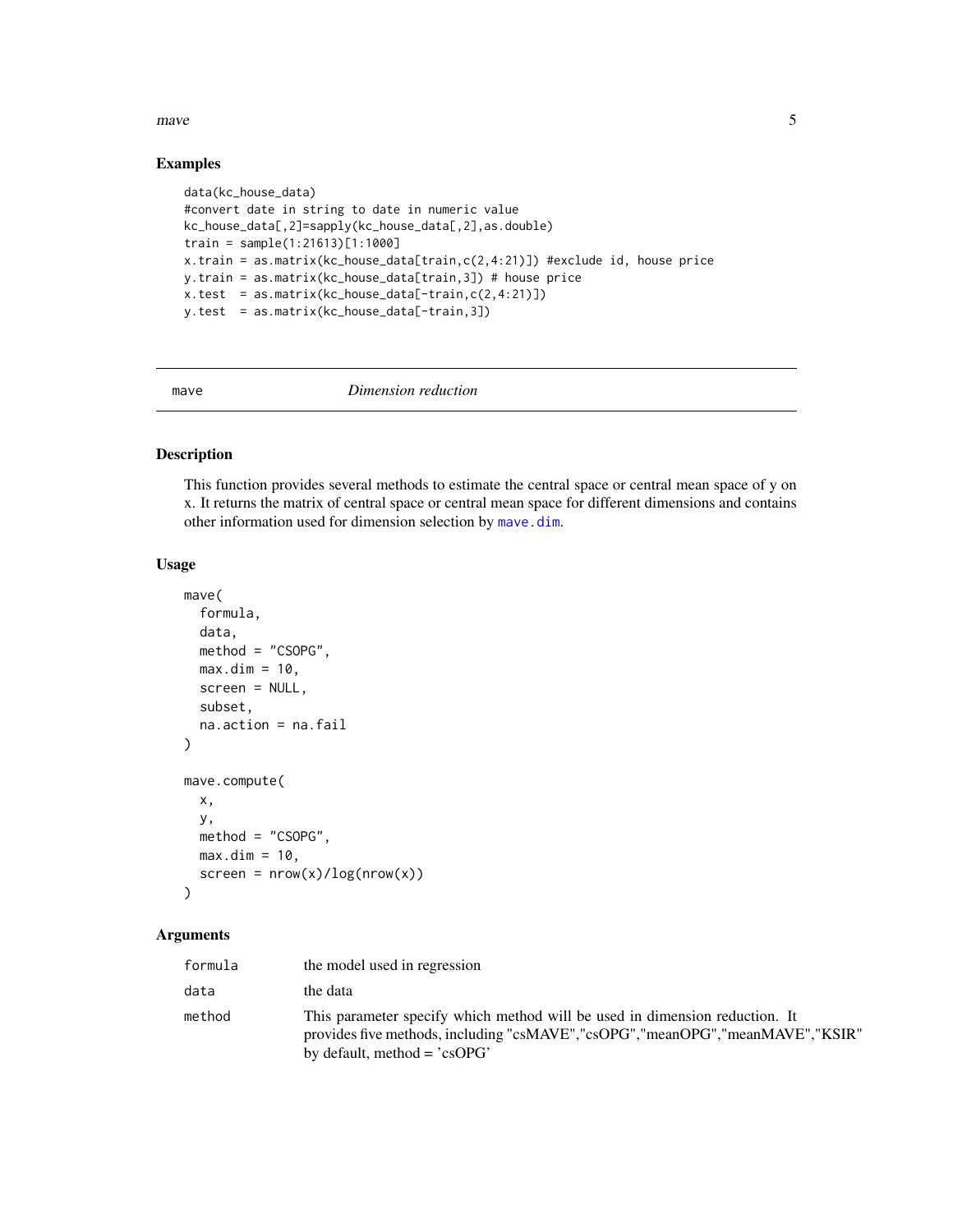<span id="page-5-0"></span>

|           | • 'meanOPG' and 'meanMAVE' estimate dimension reduction space for con-<br>ditional mean                                                                                                                        |
|-----------|----------------------------------------------------------------------------------------------------------------------------------------------------------------------------------------------------------------|
|           | • 'csMAVE' and 'csOPG' estimate the central dimension reduction space                                                                                                                                          |
|           | • 'KSIR' is a kernel version of sliced inverse regression (Li, 1991). It is fast,<br>but with poor accuracy.                                                                                                   |
| max.dim   | the maximum dimension of dimension reduction space. The default is 10. In<br>practice, max.dim will be equal to $min(max.dim, ncol(x), screen)$ .                                                              |
| screen    | specify the number of variables retained after screening method. The default is<br>$n/log(n)$ . When this number is smaller than max dim, then max dim will change<br>to the value of screen                   |
| subset    | an optional vector specifying a subset of observations to be used in the fitting<br>process.                                                                                                                   |
| na.action | a function which indicates what should happen when the data contain NAs. The<br>default is na.action, which wil stop calculations. If na.action is set to be na.omit,<br>the incomplete cases will be removed. |
| x         | The n by p design matrix.                                                                                                                                                                                      |
| У         | The n by q respond matrix.                                                                                                                                                                                     |
|           |                                                                                                                                                                                                                |

# Value

dr is a list which contains:

- dir: dir[[d]] is the central space with d-dimension  $d = 1, 2, ..., p$  reduced direction of different dimensions
- y: the value of response
- idx: the index of variables which survives after screening
- max.dim: the largest dimensions of CS or CMS which have been calculated in mave function
- ky: parameter used for DIM for selection
- x: the original training data

# References

Li K C. Sliced inverse regression for dimension reduction[J]. Journal of the American Statistical Association, 1991, 86(414): 316-327.

Xia Y, Tong H, Li W K, et al. An adaptive estimation of dimension reduction space[J]. Journal of the Royal Statistical Society: Series B (Statistical Methodology), 2002, 64(3): 363-410.

Xia Y. A constructive approach to the estimation of dimension reduction directions[J]. The Annals of Statistics, 2007: 2654-2690.

Wang H, Xia Y. Sliced regression for dimension reduction[J]. Journal of the American Statistical Association, 2008, 103(482): 811-821.

# See Also

[mave.dim](#page-7-1) for dimension selection, [predict.mave](#page-9-1) for prediction using the dimension reduction space, [coef.mave](#page-1-1) for accessing the basis vectors of dimension reduction space of given dimension, [plot.mave](#page-8-1) for plot method for mave class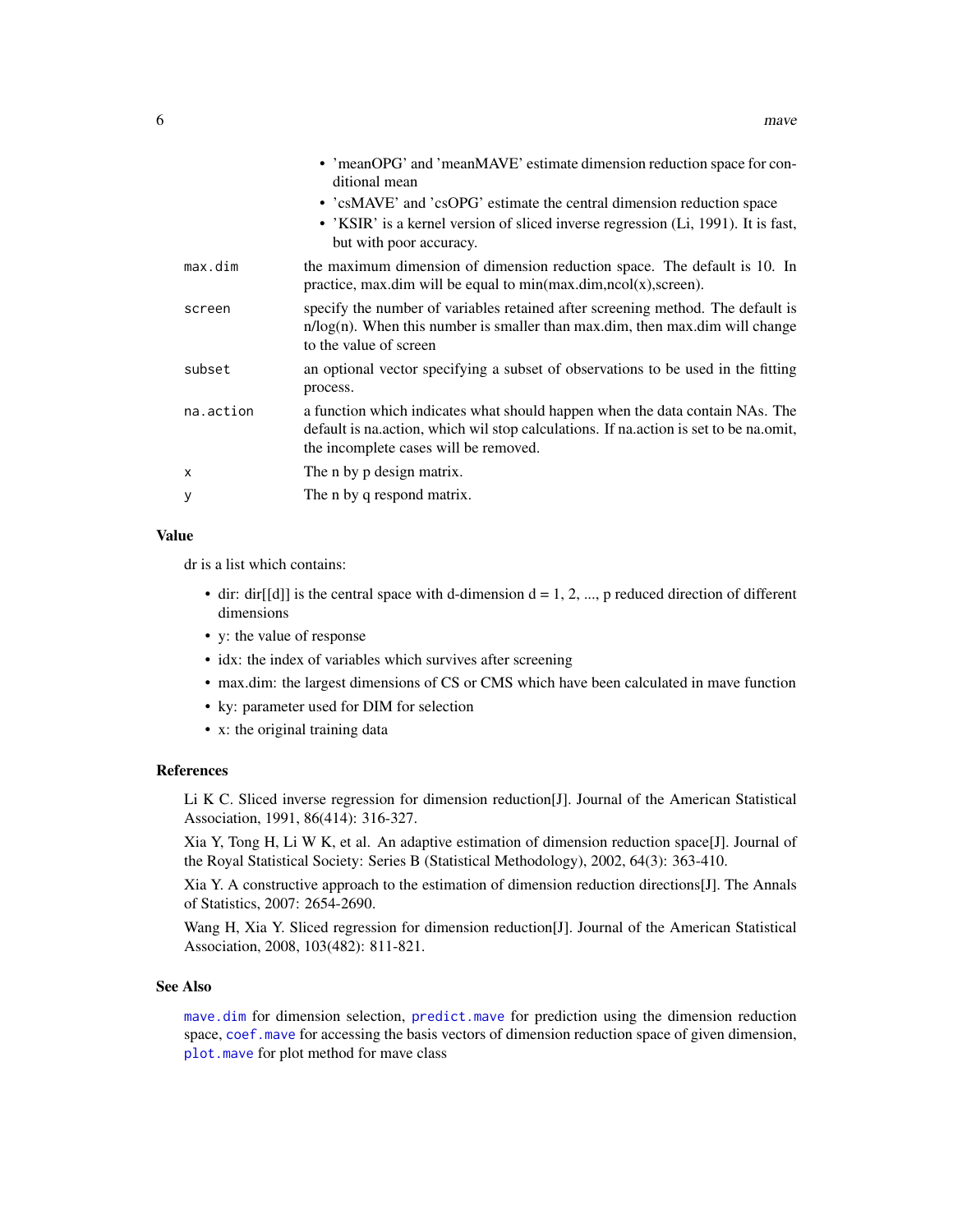#### <span id="page-6-0"></span>mave.data 7

#### Examples

```
x <- matrix(rnorm(400*5),400,5)
b1 \leq - matrix(c(1,1,0,0,0), 5, 1)
b2 \leq - matrix(c(0, 0, 1, 1, 0), 5, 1)
eps <- matrix(rnorm(400),400,1)
y <- x%*%b1 + (x%*%b2)*eps
#finding central space based on OPG method
#dr.csopg <- mave.compute(x,y, method = 'csopg')
#or
dr.csopg < - mave(y \sim x, method = 'csopg')
#dr.meanopg <- mave.compute(x,y, method = 'meanopg')
#or
dr.meanopg \leq mave(y \sim x, method = 'meanopg')
#find central mean space based on ksir method
dr.ksir <- mave(y~x,method='ksir')
#or
#dr.ksir <- mave.compute(x,y,method='ksir')
#See more examples about screening and mutiple responses in the vignette
#Using screening for high dimensional data
#x <- matrix(rnorm(100*50),100,50)
#y1 = as.matrix(x[,1])+rnorm(100)*.2
#y2 = as.matrix(x[,2]+x[,3])*as.matrix(x[,1]+x[,5])+rnorm(100)*.2
#y = \text{cbind}(y1, y2)#dr.sc = mave(y~x,method='CSOPG',max.dim=5,screen=20)
#dr.sc.dim = mave.dim(dr.sc)
#print the directions of central space with the selected variables
#dr.sc.dim$dir[[3]][dr.sc$idx,]
```
<span id="page-6-1"></span>mave.data *The reduced data matrix*

#### Description

The function returns the reduced data matrix of the original data. The reduced data matrix is obtained by the original data multiplied by the dimension reduction directions of given dimension.

#### Usage

 $m$ ave.data(dr, x, dim = NULL)

#### Arguments

| dr  | the object returned by maye or maye, dim  |
|-----|-------------------------------------------|
| x   | the original data matrix of p dimensions  |
| dim | the dimension of the reduced data matrix. |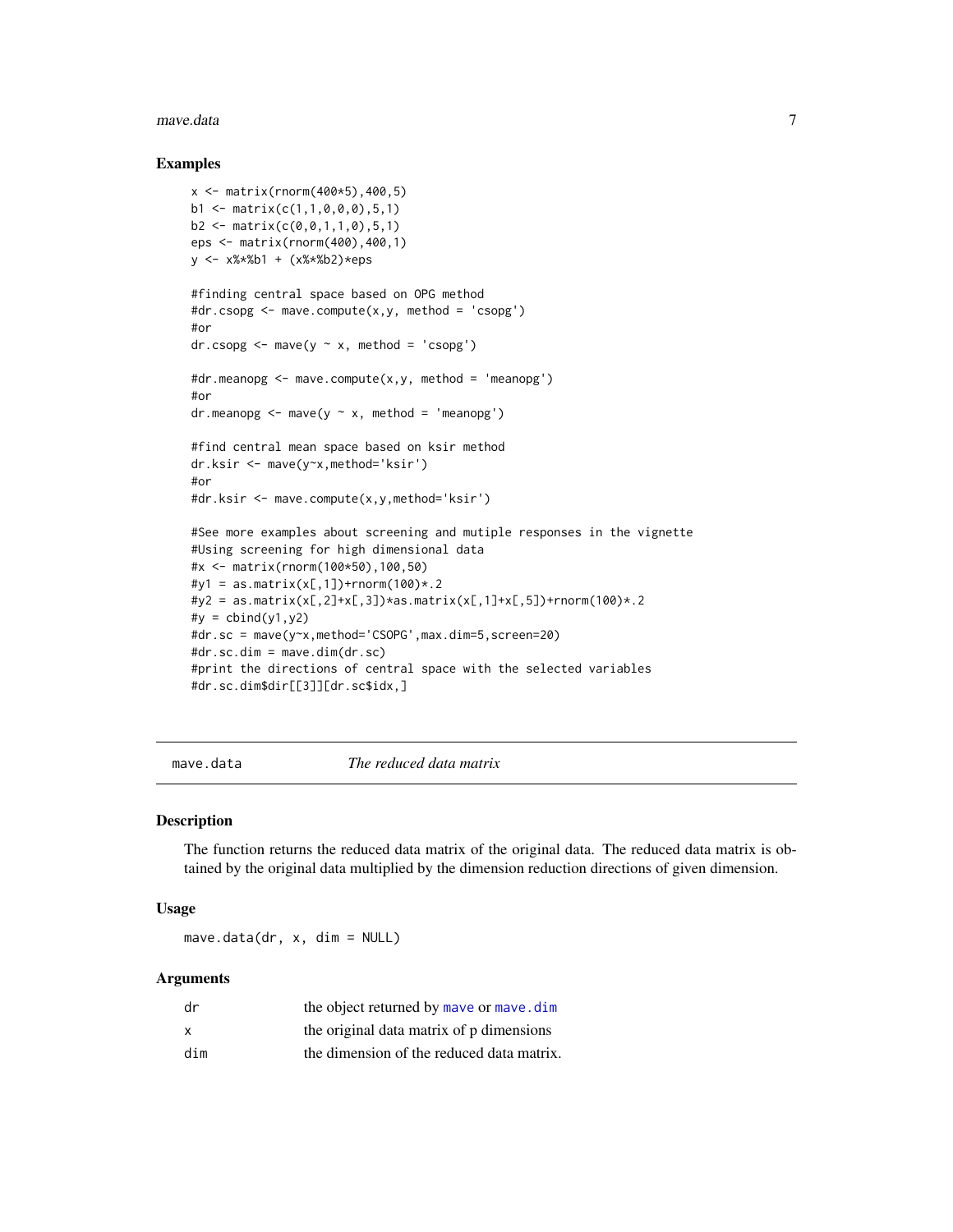# <span id="page-7-0"></span>See Also

[coef.mave](#page-1-1) for obtaining the dimension reduction directions

# Examples

```
x <- matrix(rnorm(400),100,4)
y <- x[,1]+x[,2]+as.matrix(rnorm(100))
dr < - mave(y~x)
x.reduced \leq mave.data(dr, x, 3)
```
#### <span id="page-7-1"></span>mave.dim *Select best direction using cross-validation*

#### Description

This function selects the dimension of the central (mean) space based on the calculation of MAVE using cross-validation method.

#### Usage

mave.dim(dr, max.dim = 10)

#### Arguments

| dr      | the result of MAVE function                 |
|---------|---------------------------------------------|
| max.dim | the maximum dimension for cross-validation. |

### Value

dr.dim contains all information in dr plus cross-validation values of corresponding direction

- cv0 : the cross-validation value when the null model is used
- cv : the cross-validation value using dimension reduction directions of different dimensions
- dim.min : the dimension of minimum cross-validation value. Note that this value can be 0.

# See Also

[mave](#page-4-1) for computing the dimension reduction space, [predict.mave.dim](#page-9-2) for prediction method of mave.dim class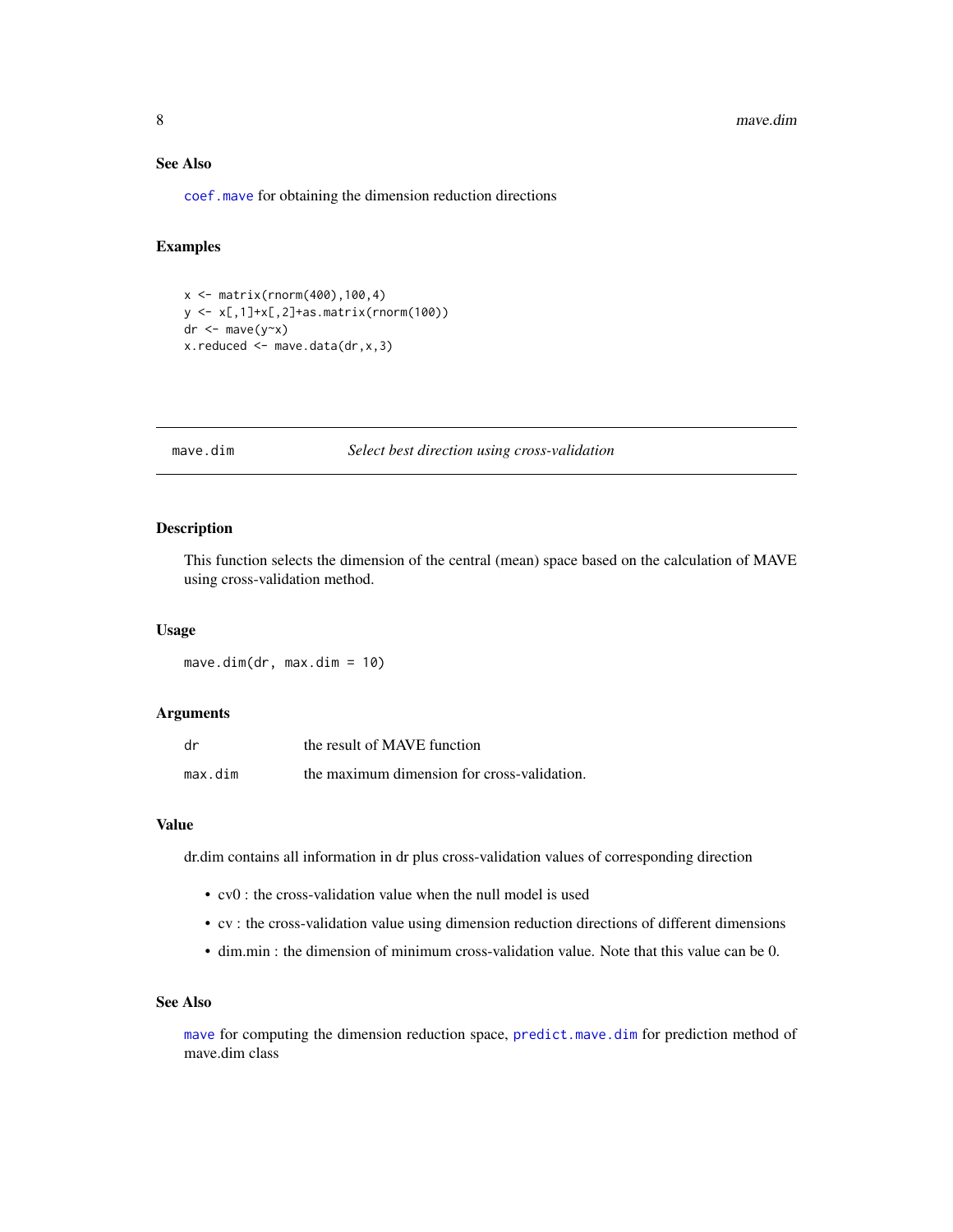#### <span id="page-8-0"></span>plot.mave 9

#### Examples

```
x <- matrix(rnorm(400*5),400,5)
b1 \leq - matrix(c(1,1,0,0,0),5,1)
b2 \leq - matrix(c(0, 0, 1, 1, 0), 5, 1)
eps <- matrix(rnorm(400),400,1)
y <- x%*%b1 + (x%*%b2)*eps
#seleted dimension of central space
dr.cs <- mave(y~x,method='csmave')
dr.cs.dim <- mave.dim(dr.cs)
#seleted dimension of central mean space
dr.mean <- mave(y~x,method='meanmave')
dr.mean.dim <- mave.dim(dr.mean)
```
#### <span id="page-8-1"></span>plot.mave *Plot of mave or mave.dim object*

#### Description

Plot the scatterplot of given dimension directions and reponse variables.

#### Usage

```
## S3 method for class 'mave'
plot(x, dim = 4, plot.method = pairs, ...)## S3 method for class 'mave.dim'
plot(x, dim = "dim.min", plot.method = pairs, ...)
```
# Arguments

| X           | the object returned by mave                                  |
|-------------|--------------------------------------------------------------|
| dim         | the dimension                                                |
| plot.method | the method for plotting scatter plot. The default is 'pairs' |
|             | arguments passed to the plot.method.                         |

#### See Also

[mave](#page-4-1) for computing the dimension reduction space

```
x = matrix(rnorm(2000), 400, 5)beta1 = as.matrix(c(1,1,0,0,0))beta2 = as.matrix(c(0,0,1,1,0))err = as.matrix(rnorm(400))
y = (x%*%beta1)^2+x%*%beta2+err
```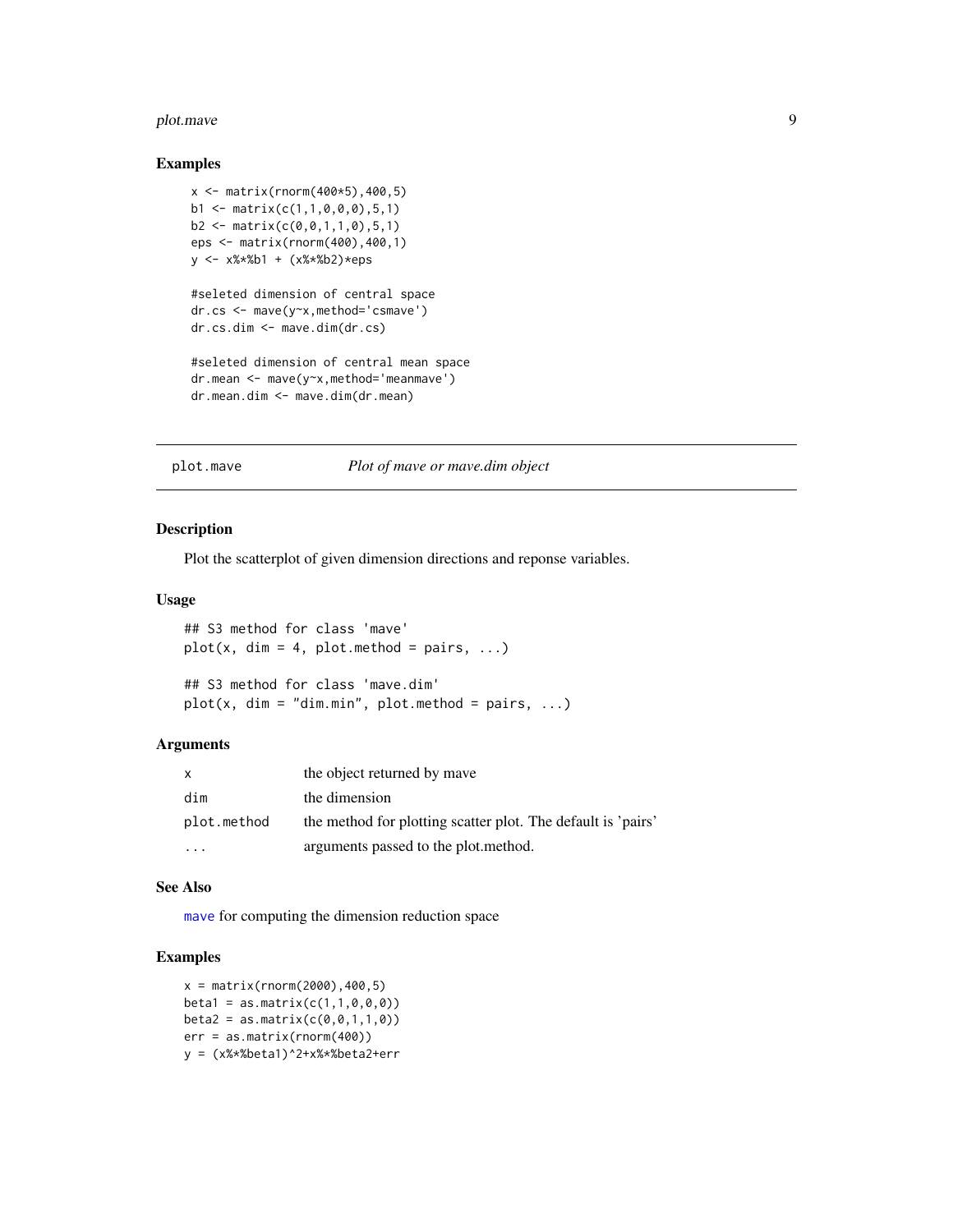```
dr = \text{move}(y \sim x, \text{ method} = 'meanopy')dr.dim = mave.dim(dr)
plot(dr,dim=3)
plot(dr.dim)
```
<span id="page-9-1"></span>predict.mave *Make predictions based on the dimension reduction space*

#### <span id="page-9-2"></span>Description

This method make predictions based the reduced dimension of data using [mars](#page-0-0) function.

# Usage

```
## S3 method for class 'mave'
predict(object, newx, dim, ...)
## S3 method for class 'mave.dim'
predict(object, newx, dim = "dim.min", ...)
```
#### Arguments

| object | the object of class 'mave'                                                                                                                                                                                                                                                                                                                                                                                                                                                                                            |
|--------|-----------------------------------------------------------------------------------------------------------------------------------------------------------------------------------------------------------------------------------------------------------------------------------------------------------------------------------------------------------------------------------------------------------------------------------------------------------------------------------------------------------------------|
| newx   | Matrix of the new data to be predicted                                                                                                                                                                                                                                                                                                                                                                                                                                                                                |
| dim    | the dimension of central space or central mean space. The matrix of the orig-<br>inal data will be multiplied by the matrix of dimension reduction directions of<br>given dimension. Then the prediction will be made based on the data of given<br>dimensions. The value of dim should be given when the class of the argument<br>dr is may be. When the class of the argument dr is may be dim and dim is not given,<br>the function will return the basis matrix of CS or CMS of dimension selected by<br>mave.dim |
| .      | further arguments passed to mars function such as degree.                                                                                                                                                                                                                                                                                                                                                                                                                                                             |

# Value

the prediced response of the new data

# See Also

[mave](#page-4-1) for computing the dimension reduction space and [mave.dim](#page-7-1) for estimating the dimension of the dimension reduction space

<span id="page-9-0"></span>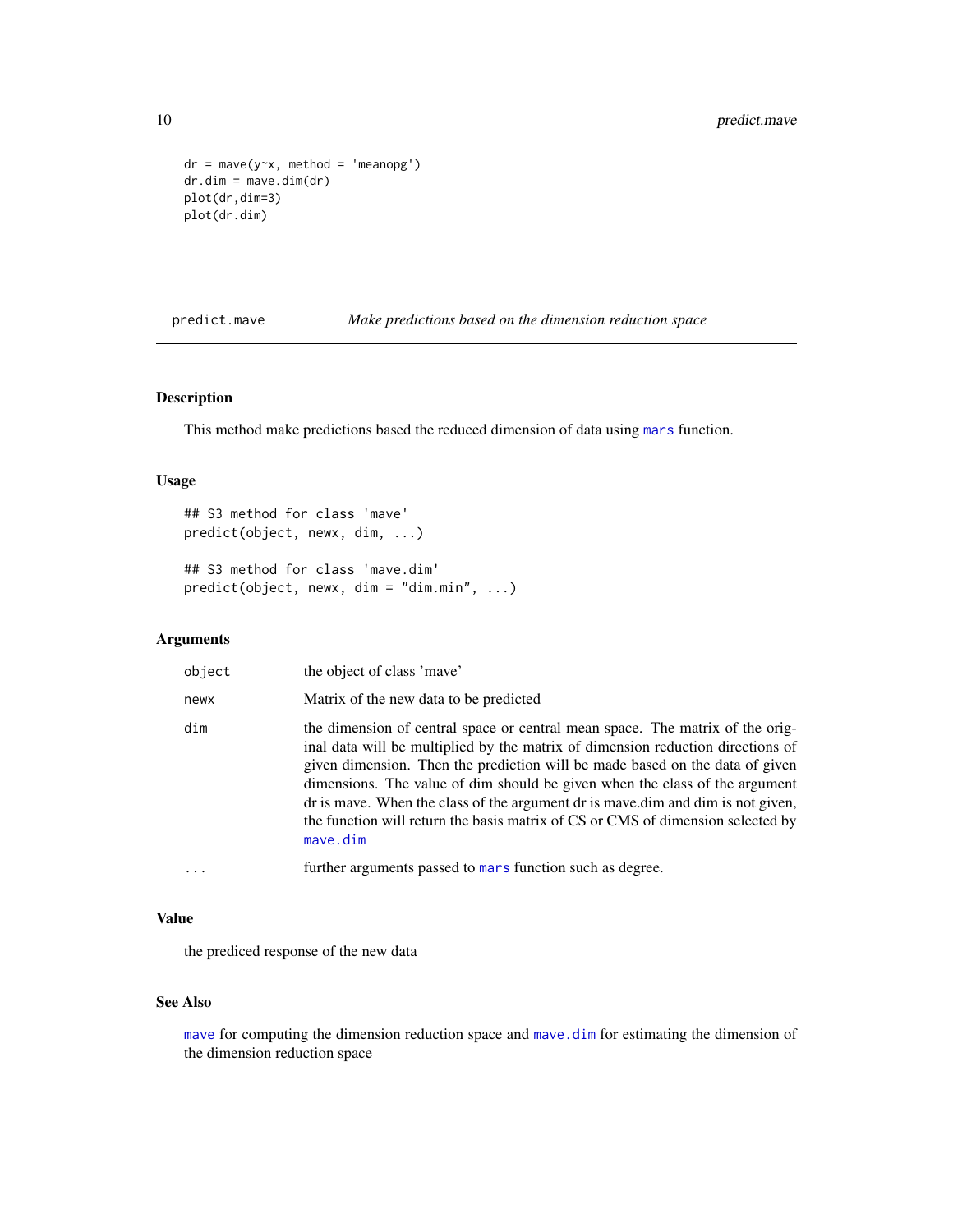#### <span id="page-10-0"></span>spam to the contract of the contract of the contract of the contract of the contract of the contract of the contract of the contract of the contract of the contract of the contract of the contract of the contract of the co

# Examples

```
X = matrix(rnorm(10000),1000,10)
beta1 = as_matrix(c(1,1,1,1,0,0,0,0,0,0))beta2 = as_matrix(c(0,0,0,1,1,1,1,1,0,0))err = as.matrix(rnorm(1000))
Y = X%*%beta1+X%*%beta2+err
train = sample(1:1000)[1:500]
x.train = X[train,]
y.train = as.matrix(Y[train])
x.test = X[-train, ]y.test = as.matrix(Y[-train])
dr = \text{move}(y.train~x.train, method = 'meanopg')yp = predict(dr,x.test,dim=3,degree=2)
#mean error
mean((yp-y.test)^2)
dr.dim = mave.dim(dr)
yp = predict(dr.dim,x.test,degree=2)
#mean error
mean((yp-y.test)^2)
```
spam *4601 email record*

#### Description

A dataset containing 4601 record of email with 57 features. These features are the relative frequency of most commonly used phrases and punctions. The data of these features are recorded 1 to 57 columns of the spam data. The outcome is spam or email which is denoted as 1 or 0, recorded in the 58th column of the data.

# Format

A data frame with 4601 rows and 57 variables

```
data(spam)
train = sample(1:4601)[1:1000]
x.train <- as.matrix(spam[train,1:57])
y.train <- as.matrix(spam[train,58])
x.test <- as.matrix(spam[-train,1:57])
y.test <- as.matrix(spam[-train,58])
```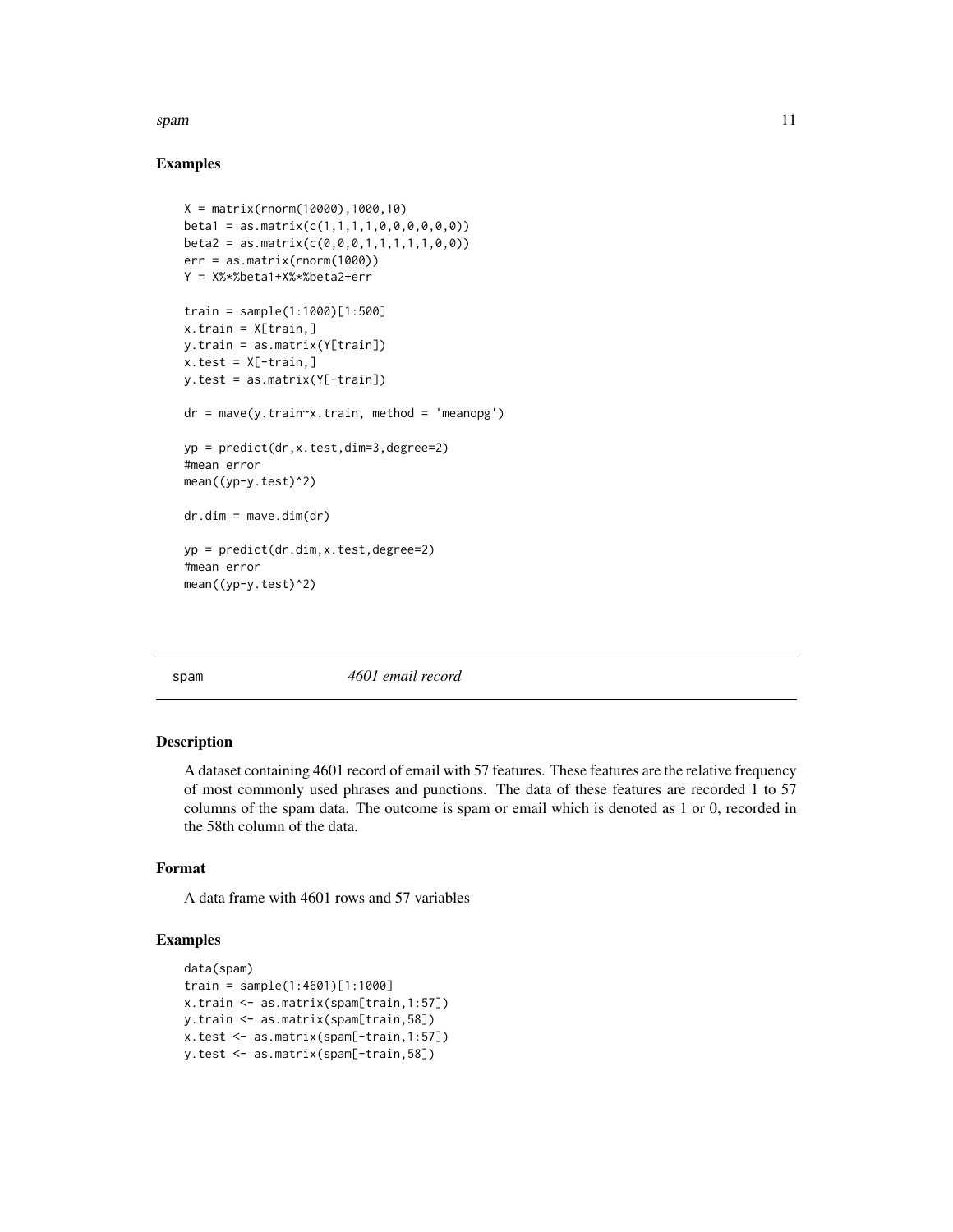12 spam

```
x.train <- sqrt(x.train)
x.test <- sqrt(x.test)
```